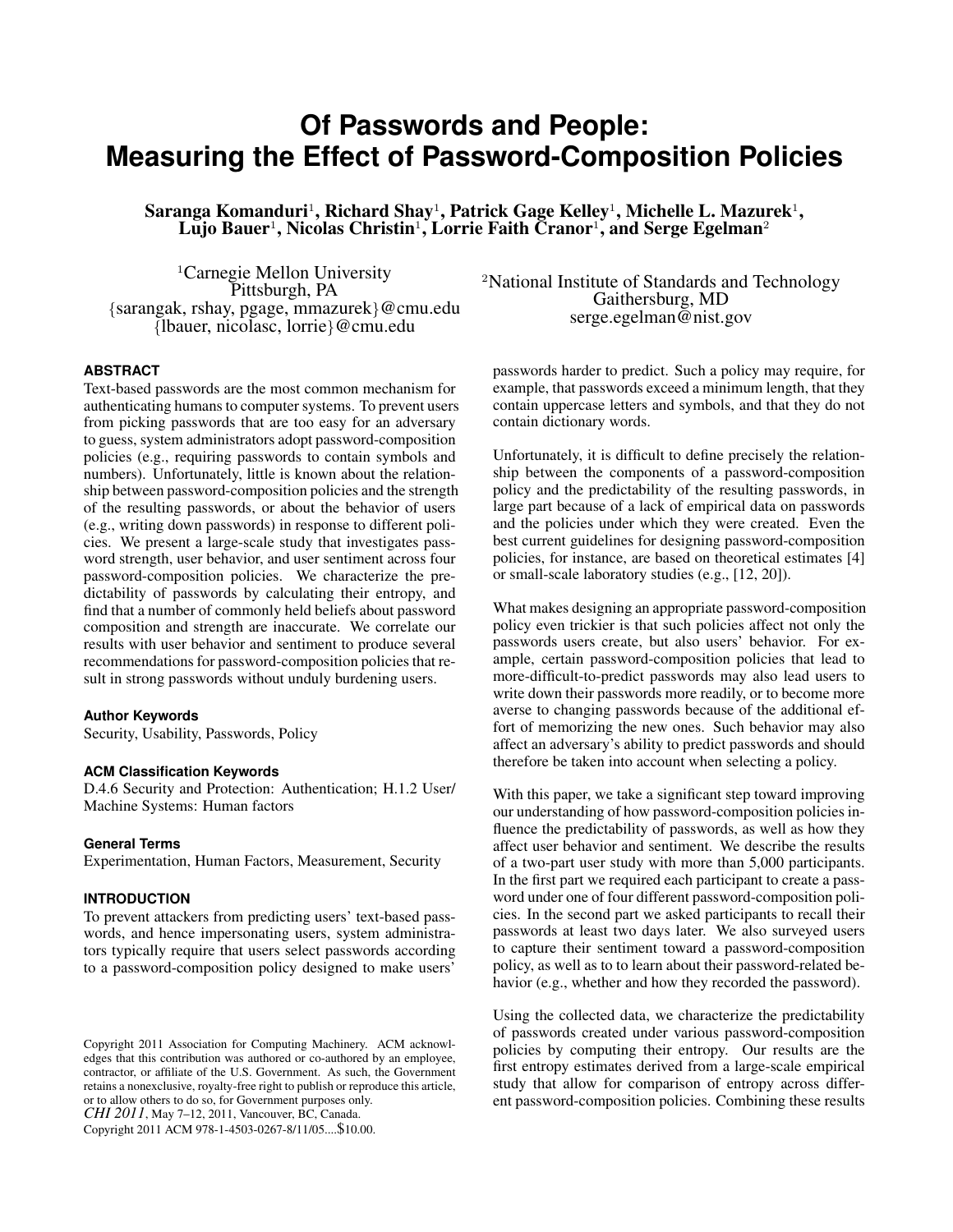with our survey data, we compare the effects of different password-composition policies more comprehensively than was previously done, yielding a number of interesting findings. For instance, we compared two password-composition policies: one required only that passwords be at least 16 characters long; the other required at least eight characters but also an uppercase letter, a number, a symbol, and a dictionary check. According to the best available guidelines [\[4\]](#page-9-0), these two policies should result in passwords of approximately the same entropy. We find, however, that the 16-character policy yields significantly less predictable passwords, and that it is, by several metrics, less onerous for users. We believe this and other findings will be useful both to security professionals seeking to establish or review password-composition policies, and to researchers examining how to make passwords more secure and usable.

In the next section, we provide background and survey related work. Next, we describe the methodology of our study, followed by the demographics of our participants and an explanation of how we analyzed our data. We then individually describe the results we derive for password entropy and for user behavior (including password-composition strategies, password storage and memorability, user sentiment, and ecological validity). We conclude with a discussion in which we weave together the individual results to give a more complete picture of the effects of different password-composition policies, and we also draw out the most significant findings.

# **BACKGROUND AND RELATED WORK**

We evaluate tradeoffs between the empirical strength of passwords generated under a variety of password-composition policies and the pain those policies cause users. Others have examined similar tradeoffs. In a lab study, Proctor et al. measured creation time, memorability, and crackability of passwords under various composition policies, finding that stricter policies can make passwords harder to crack but also harder to create and remember. Overall, they found that increasing minimum length was more effective than applying content constraints [\[12\]](#page-9-1). We collected similar data for a much larger set of users, allowing us to estimate the entropy associated with various password-composition policies.

Several studies report that if password-composition policies are too demanding (e.g., when it is difficult to generate an acceptable password, or when passwords must be changed frequently), users will adopt coping strategies that can reduce both security and productivity [\[1,](#page-9-3) [7,](#page-9-4) [16,](#page-9-5) [18\]](#page-9-6). Vu et al. found that generating passwords from the first letter of each word in a sentence reduced vulnerability to cracking as compared to traditional rules about including numbers, symbols and capitals, but at some cost to memorability [\[20\]](#page-9-2).

Florêncio and Herley report that stricter password-composition policies do not correlate with protection of high-value assets, but instead with how well insulated organizations are from customer service concerns [\[6\]](#page-9-7). Schechter et al. designed a popularity oracle to replace traditional passwordcomposition policies with a tool that rejects passwords that have already been selected by too many other users [\[13\]](#page-9-8).

Others have attempted to quantify password strength using real-world data, without examining the impact of policy restrictions. In 1989, 40% of 14,000 UNIX accounts were cracked using guesses derived from associated usernames or account numbers and dictionaries [\[2\]](#page-9-9). Florêncio and Herley, reporting in 2007 on data collected from half a million Windows Live users, calculated an average password strength of 40.54 bits, with stronger passwords associated with accounts with higher apparent importance [\[5\]](#page-9-10). In 2010, Zhang et al. found that 41% of passwords from a university system could be cracked in under three seconds each, given knowledge of expired passwords from the same account [\[22\]](#page-9-11).

Similar studies have evaluated password characteristics using self-reported data. In a 1999 survey of military users, with no apparent compositional policies, Zviran and Haga found that most passwords contained four to seven characters. Eighty percent of participants claimed to use only alphabetic characters, with only 13% using alphanumeric passwords and less than a percent using symbols [\[23\]](#page-9-12). Ten years later, a survey of university users under a strict password-composition policy requiring at least eight characters, including at least one each of lowercase and uppercase letters, numbers, and symbols found an average password length of more than ten and almost three numbers per password [\[17\]](#page-9-13). These studies, along with our results, suggest that passwords have become more complex over time, whether due to increasingly strict policies, user education, or other factors.

While these empirical studies suggest an increase in password complexity over time, formally measuring password complexity, as we propose, requires defining a complexity metric. One possible metric is the information entropy of the password: a measure (in bits) of the expected value of information contained in the password. Shannon introduced the notion of information entropy, and subsequently developed a method to estimate entropy in printed English using n-grams [\[14\]](#page-9-14). Massey showed that entropy provides a lower bound on the expected number of guesses required to identify information; this result connects the entropy in passwords with an attacker's ability to guess them using a bruteforce attack [\[9\]](#page-9-15). Miller showed that given good sampling but insufficient samples, entropy approximations always underestimate the true entropy; Paninski derived a threshold at which the sample size is sufficient, based on the number of observed categories [\[10,](#page-9-16) [11\]](#page-9-17). Paninski's method informed our choice of an appropriate sample size for our study.

Similar to previous work [\[17\]](#page-9-13), we use a variation of Shannon's method for calculating entropy [\[15\]](#page-9-18) that allows us to approximate the entropy of a password space from a much smaller dataset than traditional methods. Florêncio and Herley estimated entropy for a large set of real passwords they observed, calculating the theoretical maximum for each password given the set of character types used [\[5\]](#page-9-10). This calculation does not account for the actual distribution of passwords in use, because they were only able to collect transient information about passwords rather than store the passwords themselves. Our method calculates entropy more precisely, but we used passwords created for the study rather than pass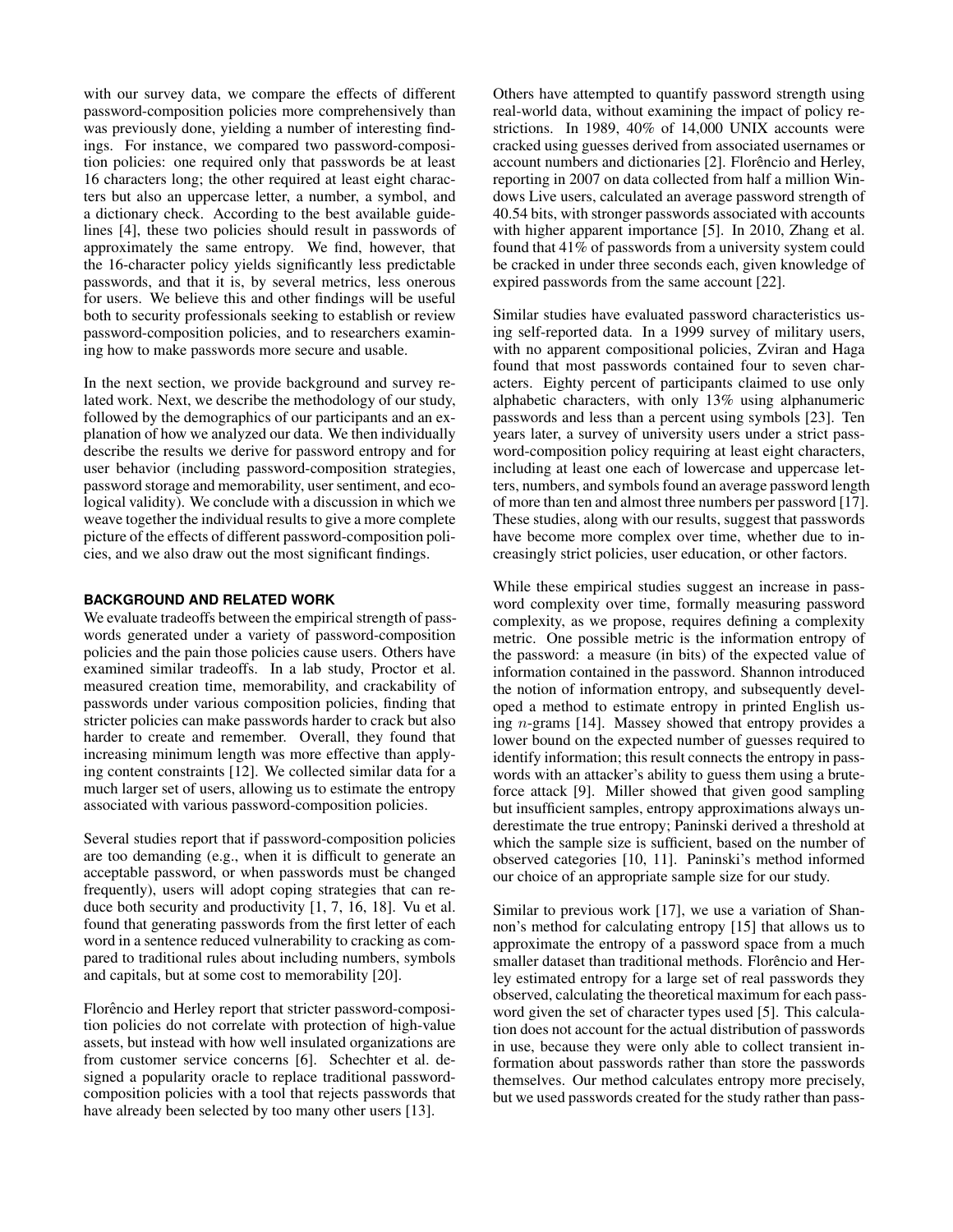words for real accounts; in the Discussion section we address how this affects our results. Weir et al. suggest that entropy by itself might not be the best metric for evaluating the security of a given password [\[21\]](#page-9-19). Along with computing entropy, we also briefly explore the resistance of passwords to guessing by a modern password-cracking algorithm.

# **METHODOLOGY**

We conducted a two-part online study using Amazon's Mechanical Turk service.<sup>1</sup> We recruited  $5,000$  participants, each assigned randomly to one of five conditions. In the first part, we asked participants to create a password, complete an online survey, and then enter the password. Two days later we asked them to return to our website, login using their password, and complete a second survey.

## **Study Overview**

We advertised our study on Mechanical Turk as a two-part "brief study" with a "bonus opportunity." We paid participants between 25 and 55 cents for the first part, and between 50 and 70 cents for the second part. The consent form informed participants that the study would survey users about their behavior visiting secure websites.

We gave participants a *scenario* and asked them to create a password that complied with a a *password-composition policy*. The scenarios and policy varied by condition, and are discussed below. We asked participants to create a password and enter it twice. We informed participants who entered passwords that failed to meet the requirements about which requirement they failed to meet and asked them to retry. After entering an acceptable password, we presented participants with a survey requesting demographic information, Likert questions about the password-creation process, and questions about the password-creation strategy employed.

We asked participants to enter the password they had just created. If a participant was unsuccessful in recalling her password in five attempts, the password was displayed. We then displayed a code for participants to enter into Mechanical Turk to receive payment. We told them they would be contacted to complete follow-up surveys, but not when we would contact them.

Two days after completing the first part, we sent participants emails asking them to return for the second part via an included URL. On return, we asked participants again to recall their passwords. The password-entry screen included an "I forgot my password" link to a page with an "Email password reset link" button and a note informing them that resetting a password "may take a few minutes." Participants who clicked the button were emailed a link to a page displaying their password. Participants who failed to recall their password after five tries were also shown their password on the screen. Participants were then presented with a second survey, which included additional questions about password creation, storage, and usage.

## **Conditions**

Our pilot studies informed our selection of five experimental conditions. These conditions allowed us to explore four sets of password composition requirements across two scenarios.

Instructions in the *survey scenario* read: "To link your survey responses, we will use a password that you create below; therefore it is important that you remember your password."

In the *email scenario*, we told participants, "Imagine that your main email service provider has been attacked, and your account became compromised. You need to create a new password for your email account, since your old password may be known by the attackers. Because of the attack, your email service provider is also changing its password rules. Please follow the instructions below to create a new password for your email account. We will ask you to use this password in a few days to log in again so it is important that you remember your new password. Please take the steps you would normally take to remember your email password and protect this password as you normally would protect the password for your email account. Please behave as you would if this were your real password!"

Condition basic8survey. We gave participants the survey scenario and the password-composition policy, "Password must have at least 8 characters." NIST predicts that such passwords would have 18 bits of entropy [\[4\]](#page-9-0).

Condition basic8. We gave participants the email scenario and the password-composition policy, "Password must have at least 8 characters." This condition had the same password composition policy as the basic8survey condition, allowing us to observe the impact of framing on participant behavior.

Condition basic16. We gave participants the email scenario and the password-composition policy, "Password must have at least 16 characters." This condition required passwords twice as long as the basic8 condition, allowing us to observe the impact of increasing password length. NIST predicts that such passwords would have 30 bits of entropy [\[4\]](#page-9-0).

Condition dictionary8. We gave participants the email scenario and the password-composition policy, "Password must have at least 8 characters. It may not contain a dictionary word." We performed a dictionary check consisting of removing all non-alphabetic characters from the password and looking up the remaining letters in a dictionary,<sup>2</sup> ignoring case. This method is known to be used in practice, including at CMU. According to NIST, adding the dictionary check raises the entropy of 8-character passwords to 24 bits [\[4\]](#page-9-0).

Condition comprehensive8. We gave participants the email scenario and the password-composition policy, "Password must have at least 8 characters including an uppercase and lowercase letter, a symbol, and a digit. It may not contain a dictionary word." We performed the same type of dictionary check as in the dictionary8 condition. This condition was designed to reproduce NIST's comprehensive password

<sup>&</sup>lt;sup>1</sup>Products are identified to specify the experimental procedure adequately. This is not intended to imply recommendation or endorsement by the National Institute of Standards and Technology.

<sup>&</sup>lt;sup>2</sup>http://download.openwall.net/pub/ wordlists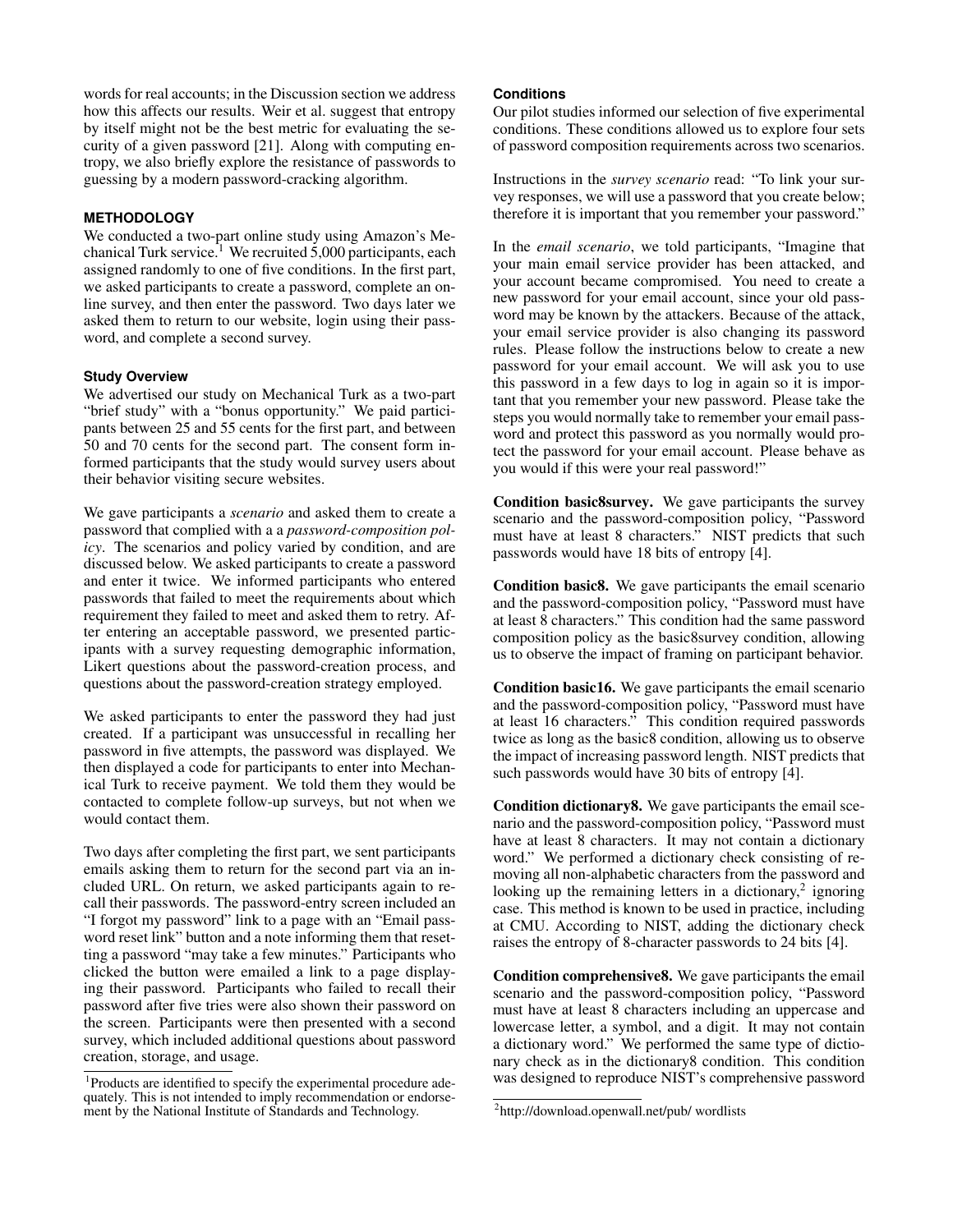composition requirements [\[4\]](#page-9-0); NIST estimates that such 8 character passwords have 30 bits of entropy, similar to 16 character passwords with no composition requirements.

# **DEMOGRAPHICS AND ANALYSIS**

A total of 6,212 participants began our study over a 48-day period from August to October 2010. 5,103 participants completed part one. We rejected four participants because their completion times were outside two standard deviations of the mean. We sent an email to participants two days after they completed part one inviting them to return for part two. 3,056 returned and 2,889 completed part two within three days of receiving the email. Any participant who returned more than three days after being emailed received payment, but we excluded their part two responses from our analysis.

Our entropy calculations require exactly the same number of passwords per condition to assure comparability across conditions. Therefore, we selected the first 1,000 participants in each condition who completed part one, regardless of whether they returned for part two. The remainder of this paper discusses the data from these 5,000 participants.

Fifty-one percent of our participants indicated they were male, 47% female, and 2% did not disclose gender. The mean age for our participants is 29.83 ( $\sigma = 9.96$ ). Thirty-three percent reported studying or working in computer science, information technology, or a related field. We found no statistically significant difference in age, gender, or technical experience between conditions using a chi-square test.

In analyzing our data, we used Fisher's Exact Test (FET) to compare proportions when the sample size was tractable, and chi-square tests when it was not. Post-hoc comparisons were corrected for multiple-testing using the Bonferroni-Holm method when appropriate. Permutation testing was used to analyze differences between entropy estimates. No standard test exists for this purpose. The space of permutations,  $\binom{2000}{1000}$  in most cases, was too large to perform an exact test, so random sampling of the permutation space was performed with 5,000 permutations per test.

# **PASSWORD COMPOSITION AND ENTROPY**

In this section we explain our method for estimating entropy, then present and discuss our estimates for passwords created under the different conditions. We also interpret these results in light of using heuristics to guess passwords.

# **Entropy Calculation**

We calculated entropy using a variation of Shannon's method [\[15\]](#page-9-18) from earlier work [\[17\]](#page-9-13). More specifically, Shannon's formula for estimating entropy allows the entropy for a distribution of passwords (our final goal) to be calculated by summing the entropy values derived from each element of a password. Hence, we calculate individually the entropy contributed by password length; by number and placement of each class of character (lowercase, uppercase, numbers, symbols); and by the content of each character. The sum of these values is our estimate of the entropy of a password distribution.

Calculating an entropy estimate in this additive fashion gives us improved accuracy with smaller sample sizes than would be possible with traditional trigram methods. Traditional trigram methods, when applied to passwords, require thousands of samples to calculate an accurate estimate [\[11\]](#page-9-17). We confirmed empirically that the method we adopt results in useful approximations by applying both methods to multiple random samples (of 500, 1000, 10,000, 50,000, 100,000, and 500,000 passwords) of the RockYou password dataset [\[19\]](#page-9-20). The RockYou dataset was used because it is the only dataset large enough to support samples of this size. At the sample size of 1,000 that we use in our study, the numbers we show are significant underestimates of the true entropy, as determined by trigram methods. Hence, it is inappropriate to compare them directly to previously published results (e.g., [\[4\]](#page-9-0)), and we use them chiefly to compare between conditions. The exception is when we find our *underestimates* to be significantly higher than previously reported estimates.

We show both the cumulative entropy and component entropies for each of the conditions in our study in Table [1.](#page-4-0)

# **Entropy Results**

Our entropy calculations yield a number of interesting observations. Most notably, the entropy estimates for each condition are statistically significantly different ( $p < 0.001$ , permutation test, corrected), with the exception of dictionary8 and basic8, which do not differ significantly from each other ( $p = 0.36$ ). This is notable partly because NIST estimates suggest that basic16 and comprehensive8 should result in passwords of the same entropy; we find, however, that basic16 (at 44.67 bits) has significantly more entropy than comprehensive8 (at 34.30 bits). Similarly, NIST estimates suggest that adding a dictionary check increases entropy (by an estimated 6 bits). Our basic8 and dictionary8 conditions were designed to verify that hypothesis. Surprisingly, we find adding the dictionary check actually resulted in a nonstatistically-significant decrease in the observed entropy.

Adding numbers to passwords is thought to reduce predictability only slightly, due to the assumption the digits will occur in easily predictable locations within the passwords [\[4\]](#page-9-0). Our findings, however, are consistent with recent work [\[17\]](#page-9-13), and show that a significant amount of the entropy of passwords is contributed by the portions of the passwords composed of numbers. This is a result of several factors. First, we find that the entropy per digit is higher than the entropy per lowercase letter (e.g., 2.82 vs 1.75 in the comprehensive8 condition), indicating that there is less consistency in which digits users choose than which letters they choose, despite the fact that there are 26 lowercase letters and only 10 digits. Second, participants used a larger than expected number of digits in their passwords. In all conditions, including the four that did not require a digit, participants' passwords had a mean of at least 2.20 digits (see Table [1\)](#page-4-0). In particular, basic16 passwords used on average 3.76 numbers, significantly greater than in any other condition (corrected pairwise t-test,  $p < 0.05$ ). Finally, there was greater than expected variability in where the users chose to put digits (see Figure [1\)](#page-4-1).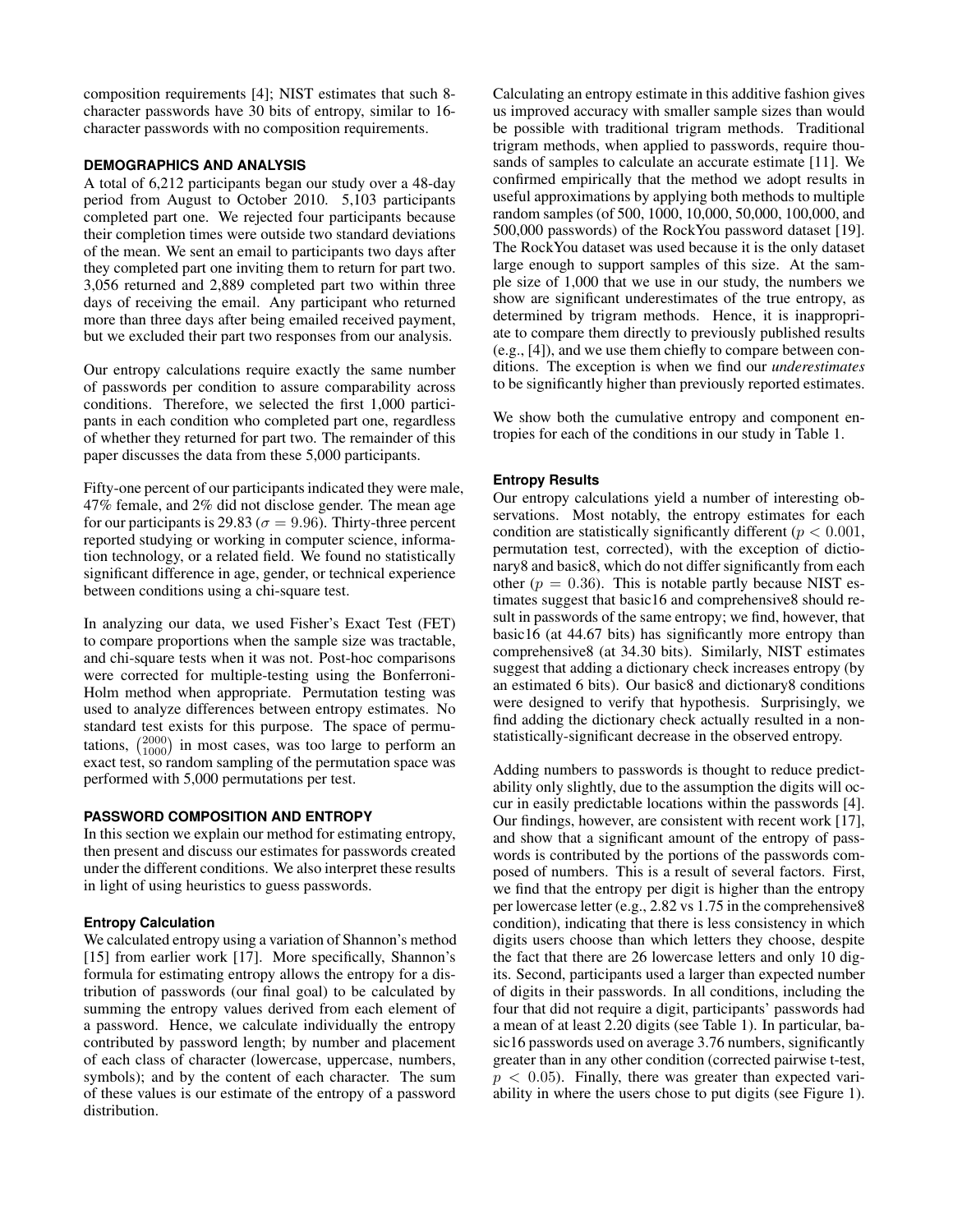|                                           | comprehensive8 |             | basic16     | dictionary8 | basic <sub>8</sub> | basic8survey |
|-------------------------------------------|----------------|-------------|-------------|-------------|--------------------|--------------|
| Entropy in how many numbers               |                | 2.10        | 3.15        | 2.76        | 2.81               | 2.74         |
| Entropy in where they are                 |                | 1.61        | 1.92        | 1.80        | 1.84               | 1.62         |
| Entropy in what they are                  |                | 6.22        | 10.56       | 7.18        | 6.84               | 6.94         |
| <b>Total entropy in numbers</b>           |                | 9.94        | 15.63       | 11.74       | 11.49              | 11.30        |
| Entropy in how many symbols               |                | 0.67        | 0.58        | 0.56        | 0.51               | 0.30         |
| Entropy in where they are                 |                | 1.55        | 0.56        | 0.58        | 0.56               | 0.34         |
| Entropy in what they are                  |                | 3.52        | 0.37        | 0.43        | 0.30               | 0.13         |
| <b>Total entropy in symbols</b>           |                | 5.75        | 1.51        | 1.56        | 1.37               | 0.78         |
| Entropy in how many uppercase letters     |                | 1.30        | 0.99        | 0.90        | 1.02               | 0.68         |
| Entropy in where they are                 |                | 1.32        | 0.75        | 0.74        | 0.85               | 0.53         |
| Entropy in what they are                  |                | 2.62        | 0.89        | 0.64        | 0.73               | 0.48         |
| Total entropy in uppercase letters        |                | 5.24        | 2.63        | 2.29        | 2.60               | 1.69         |
| <b>Total entropy in lowercase letters</b> |                | 10.32       | 22.21       | 10.85       | 11.47              | 11.22        |
| <b>Total entropy in length</b>            |                | 3.05        | 2.69        | 2.55        | 2.50               | 2.21         |
| <b>Total entropy</b>                      |                | 34.30       | 44.67       | 28.99       | 29.43              | 27.19        |
| Password composition                      |                |             |             |             |                    |              |
| <b>Numbers</b>                            | mean (median)  | (2)<br>2.20 | 3.76<br>(2) | 2.50(2)     | 2.38(2)            | 2.37(2)      |
| <b>Symbols</b>                            | mean (median)  | 1.13<br>(1) | 0.16<br>(0) | 0.16(0)     | 0.12(0)            | 0.06(0)      |
| <b>Uppercase letters</b>                  | mean (median)  | 1.50<br>(1) | 0.54<br>(0) | 0.40(0)     | 0.43(0)            | 0.28(0)      |
| <b>Lowercase letters</b>                  | mean (median)  | 5.90<br>(6) | 13.46 (14)  | 6.65(7)     | 6.74(7)            | 6.54(7)      |
| Length                                    | mean (median)  | 10.76(10)   | 17.98(17)   | 9.72(9)     | 9.66(9)            | 9.27(9)      |
| <b>Entropy per usage</b>                  | per number     | 2.82        | 2.81        | 2.87        | 2.88               | 2.93         |
|                                           | per symbol     | 3.11        | 2.36        | 2.65        | 2.59               | 2.29         |
|                                           | per letter     | 1.75        | 1.65        | 1.63        | 1.70               | 1.71         |

<span id="page-4-0"></span>Table 1. Upper table shows entropy calculations across conditions, broken down by the entropy contributed by length and character categories. Lower table characterizes passwords by length and composition, across conditions.



<span id="page-4-1"></span>Figure 1. The distribution of digits and symbols in passwords in the comprehensive8 condition, relative to the start (left-most pair of bars) and end (right-most pair of bars) of the password. E.g., the pair of bars at '−3' shows the number of digits and symbols that occur as the thirdto-last character of passwords. We omit digits and symbols more than four positions from either end of passwords to avoid duplicates, since many passwords are exactly eight characters long.

As with numbers, participants used a variety of symbols; '@' and '!' were the most common, but many others were also used, causing the per-symbol entropy to exceed 2 in all conditions (see Figure [2](#page-4-2) for a frequency distribution graph of symbols). However, symbols were used much less frequently than numbers. Only a small fraction of participants made use of symbols when they were not forced to do so by the password-composition policy (means of 0.06–0.16 sym-



<span id="page-4-2"></span>Figure 2. Frequency of occurrence of symbols in passwords created in the comprehensive8 condition.

bols per password when not required by policy). Even when required by policy to use both symbols and numbers, participants favored numbers; in the comprehensive8 condition, which required both a symbol and a number, participants used a mean of 2.20 numbers but only 1.13 symbols. Hence, the overall entropy contributed by symbols is lower that that contributed by numbers, across all conditions.

Interestingly, median lengths consistently exceeded requirements (see Table [1\)](#page-4-0), adding to entropy by making it harder to guess length. Participants in the comprehensive8 condition exceeded the length requirements by a mean of 2.76 characters, which is statistically significantly greater than the amount by which participants in other conditions exceeded the requirements (corrected pairwise t-test,  $p < 0.001$ ).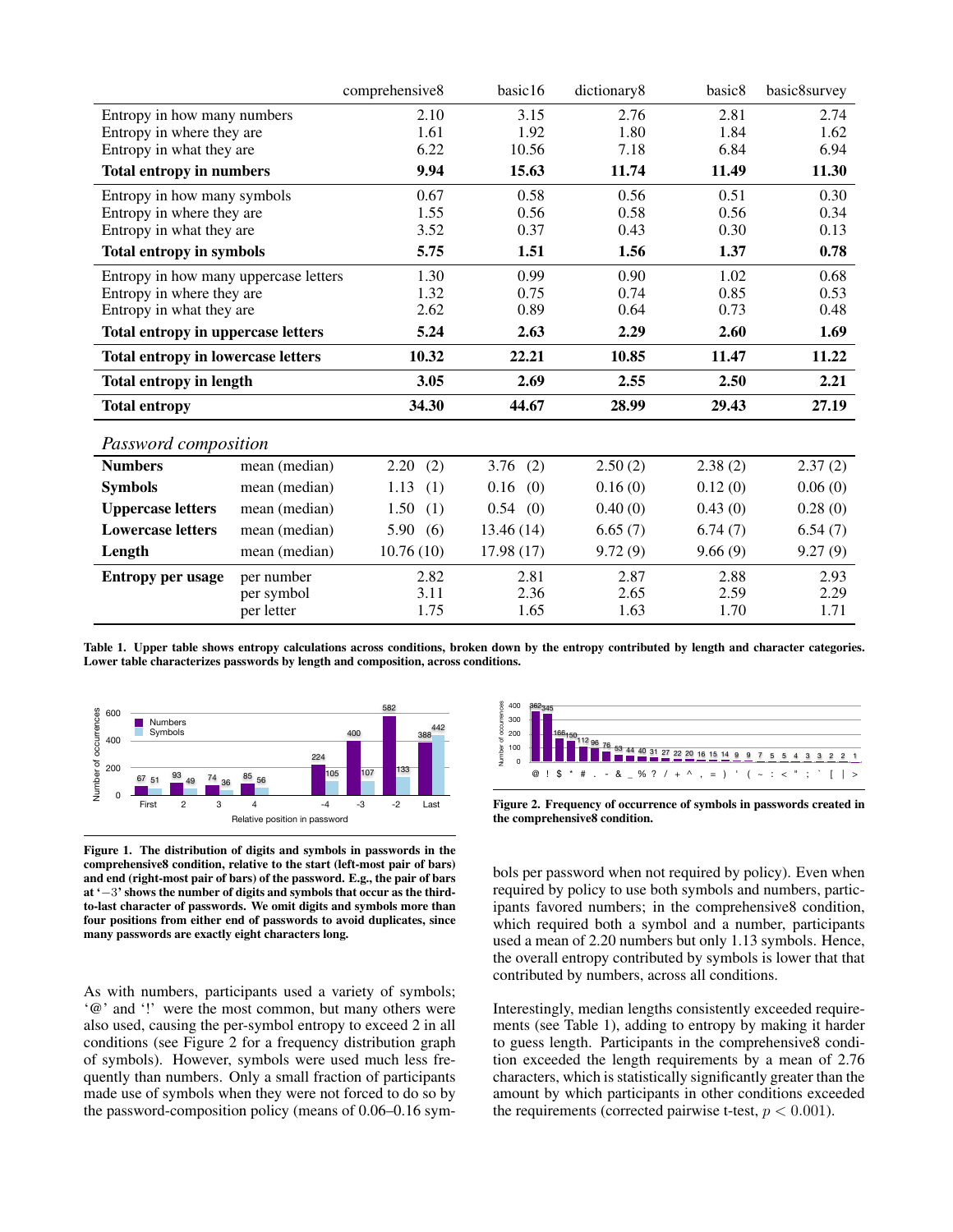|                                | comp8 | bas16 | d8    | bas8           |
|--------------------------------|-------|-------|-------|----------------|
| Cracked                        | 0/997 | 9/971 |       | 31/963 188/972 |
| Cracked + passed dict. check   | 0/997 | 6/971 |       | 26/963 99/972  |
| $Cracked + not in large dict.$ | 0/997 | 1/971 | 3/963 | 28/972         |

<span id="page-5-0"></span>Table 2. Number of passwords cracked, cracked passwords that passed our dictionary check, and cracked passwords that would pass a dictionary check even against our largest dictionary; across all study conditions. Several users in each condition used identical passwords, which is why the number of unique passwords reported here is less than 1,000.

# **Dictionary Checks and Entropy**

Including a dictionary check in the password-composition policy did not change the observed entropy significantly, but it still may strengthen passwords. Entropy is a good measure of the information-theoretic predictability of passwords, but it is possible even within a password distribution of high entropy to have a small set of passwords that are "easily" guessable. To evaluate this possibility, we used the popular password cracker John the Ripper<sup>3</sup> across conditions. We used the tool's heuristic mode, which transforms dictionary words into password guesses. We do not consider other types of guessing attacks, such as informed guessing based on knowledge of the user, in this discussion. The results are shown in Table [2.](#page-5-0) Comparing basic8 and dictionary8, it is notable that John the Ripper guessed 188 of 972 unique passwords in basic8, but only 31 of 963 in dictionary8. This difference is statistically significant (FET,  $p < 0.0001$ ).

If we had performed a dictionary check on basic8, 89 of those 188 guessed passwords would have been rejected. Both these data points illustrate that dictionary checks, even if they do not increase entropy, help significantly in producing passwords more resistant to heuristic guessing.

Also notable is that the comprehensive8 and basic16 conditions produced passwords considerably more resilient to cracking, with 0 and 9 passwords successfully cracked. This appears to indicate that long passwords (as evidenced by basic16) are resistant to cracking even without a dictionary check, and that passwords that contain symbols and numbers in addition to a dictionary check (comprehensive8) are significantly harder to crack that those that contain a dictionary check (dictionary8). Unsurprisingly, the choice of dictionary used for the dictionary check also has an effect on the guessability of passwords. In our regular dictionary check, we used a comprehensive dictionary that contained about 3.9 million entries (words, common phrases, misspelled words, names and titles, etc.). As shown in Table [2,](#page-5-0) if we had instead used a larger dictionary with 24.7 million entries (also obtained from the Openwall Project), an overwhelming majority of the cracked passwords would have been caught by a dictionary check at password-creation time.

## **USERS AND THEIR BEHAVIOR**

In this section, we discuss how variations in the passwordcomposition policies affect users' behavior when creating and remembering passwords, as well as their impressions of

|                                       | comp8 | bas16 | d8   | bas8 | surv |  |  |  |  |
|---------------------------------------|-------|-------|------|------|------|--|--|--|--|
| Average attempts to create a password |       |       |      |      |      |  |  |  |  |
| Total                                 | 3.35  | 1.66  | 1.88 | 1.13 | 1.17 |  |  |  |  |
| Among those who                       |       |       |      |      |      |  |  |  |  |
| failed at least once                  | 3.85  | 2.37  | 3.00 | 2.11 | 2.04 |  |  |  |  |
| <b>Password creation failures</b>     |       |       |      |      |      |  |  |  |  |
| % failed confirmation                 | 3.1   | 3.4   | 2.4  | 2.4  | 2.2  |  |  |  |  |
| % failed policy                       | 57.6  | 39.4  | 3.59 | 8.5  | 12.7 |  |  |  |  |
| % failed both                         | 21.6  | 4.5   | 5.1  | 0.5  | 0.3  |  |  |  |  |
| Dropouts per condition                |       |       |      |      |      |  |  |  |  |
| % dropouts                            | 25.0  | 15.0  | 18.3 | 14.7 | 16.5 |  |  |  |  |
| Password reuse                        |       |       |      |      |      |  |  |  |  |
| % exact reuse                         | 3.3   | 2.3   | 19.7 | 25.6 | 34.6 |  |  |  |  |
| % modified reuse                      | 31.3  | 25.0  | 19.2 | 19.1 | 17.7 |  |  |  |  |
| $\%$ created new                      | 62.5  | 66.0  | 53.3 | 48.2 | 39.2 |  |  |  |  |

<span id="page-5-1"></span>Table 3. Overview of password-creation data, across conditions. The average number of attempts required to successfully create a password, both among all participants and among only those who failed at least once. The percentage of participants who failed to create a valid password at least once; either because their initial and confirmation passwords did not match, because their password did not conform to requirements, or both. The percentage of potential participants who dropped out before completing part one. Finally, the percentage of participants who reused a password exactly, reused with modifications, and created an entirely new password.

the process. Overall, we find significant differences among the policies, with comprehensive8 proving least user-friendly on several measures, while unsurprisingly basic8 and basic8survey proved generally easiest for users to cope with. Less predictably, basic16 proved better than the comparablestrength comprehensive8 in several respects.

#### **Password Creation, Storage, and Memory**

We obtained several interesting results on how users create passwords, including how often they fail to make a valid password, how they cope with such failures, and how often they report reusing passwords from other accounts. Most notably, our data demonstrate that successfully creating a password is significantly more difficult under stricter password policies, particularly those involving dictionary checks. Table [3](#page-5-1) contains detailed data about these findings.

#### *Failed creation attempts*

We measured how many participants failed to create an acceptable password at least once, either because their "enter password" and "confirm password" entries failed to match or because the password they selected did not conform to the policy requirements. The comprehensive8 policy condition proved by far the most difficult, as only 17.7% of users in this condition could create a password in one try. By contrast, 52.7%, 56.6%, 88.6%, and 84.8% of participants in the basic16, dictionary8, basic8, and basic8survey conditions respectively created an acceptable password in one try.

<sup>3</sup> http://www.openwall.com/john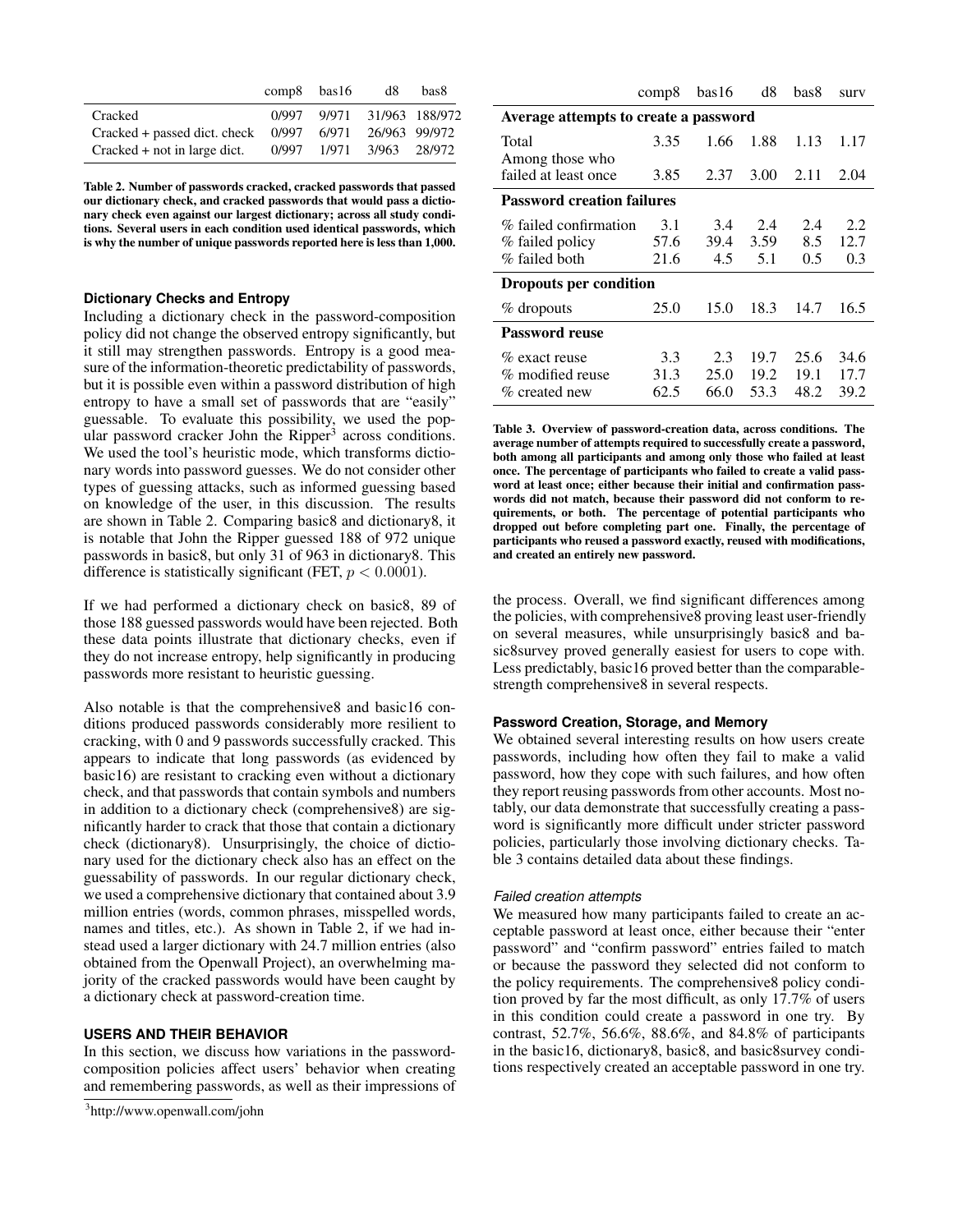As shown in Table [3,](#page-5-1) comprehensive8 participants required on average 3.35 attempts to create an acceptable password. This was significantly more attempts than in dictionary8 (mean 1.88), which was significantly more than in basic16 (mean 1.66). Those three, in turn, were significantly more failureprone than basic8, with an average of 1.13 attempts per participant (all  $p < 0.001$ , pairwise-corrected t-tests).

Counting only participants with at least one failure, comprehensive8 participants also required the most attempts, averaging 3.85. Participants in the dictionary8 condition required significantly fewer attempts, at 3.00, than comprehensive8, but significantly more than any other condition  $(p < 0.001$ , pairwise corrected t-tests). These results suggest that the dictionary check was especially difficult for participants to deal with.

# *Coping with failure*

Perhaps the dictionary checks gave our participants so much difficulty because they had trouble determining whether a password would be acceptable without trying it. Because our technique stripped non-alphabetic characters before testing against the dictionary, a participant who tried a password like "p1a1s1s1w1o1r1d" would be rejected, perhaps without understanding why. We have several examples of participants trying and failing to pass the dictionary check that seem to bolster this hypothesis. For example, one user made the following sequence of password attempts, first seemingly not aware that the dictionary check ignored digits, and on subsequent failures changing parts of the password (such as numbers and symbols) that were irrelevant to the dictionary check: "cheese"  $\rightarrow$  "1cheese1"  $\rightarrow$  "12#\$asdf"  $\rightarrow$ " $12#$ \$qwER"  $\rightarrow$  "43@!reWQ".

This process may have been made more difficult because the error message indicated only that the password was not allowed to contain a dictionary word, rather than explaining the check mechanism in detail or highlighting the problem characters. In addition, our dictionary includes non-standard "words" based on common passwords that users might not expect to find in a dictionary.

Participants' strategies to cope with these apparently confusing failures fall into two broad categories: incrementally modifying the initial password attempt until a successful password is found, and changing directions entirely. Within the dictionary8 condition, 31% of participants who failed password creation used only incremental modifications, while the other 69% changed strategies entirely, including 16% who switched to an all-numeric password. Within comprehensive8, 38% of those who failed used incremental changes, with the other 62% changing direction.

# *Giving up on creating a password*

Another indicator of the difficulty participants had creating passwords is the rate at which they dropped out before completing part one, possibly because they had given up on making an acceptable password. This data indicates that the comprehensive8 condition caused prospective users considerably more trouble than the other conditions.

Considering only users who began the study no earlier and no later than participants included in our final data (6,212 in total), we find that 25% in the comprehensive8 condition dropped out before completing part one, compared to less than 19% in each of the other conditions. Dropout rates for comprehensive8 were significantly higher than all other conditions, none of which differed significantly from each other  $(p < 0.001$ , pairwise corrected FET).

To test our theory that this greater dropout rate was motivated by difficulty creating acceptable passwords, we looked at how far participants progressed before quitting. Among 1,108 prospective participants who dropped out on the first day, 68% in the comprehensive8 condition dropped out while trying to create a password, along with 32% in dictionary8 and no more than 26% in any other condition. This is significantly higher for comprehensive8 than any other condition, and significantly higher for dictionary8 than either basic8 or basic8survey ( $p < 0.002$ , pairwise corrected FET).

## *Reusing passwords*

We also examined how likely participants were to report reusing a password from another account, exactly or with modifications, when making a password for our study. Participants in the comprehensive8 and basic16 conditions were significantly less likely to report reusing a password exactly than those in the other conditions. By contrast, these participants were more likely than other participants to report reusing existing passwords with modification, though this difference was not always statistically significant.

Both of these practices can be dangerous; reusing passwords exactly is known to lead to security breaches [\[3,](#page-9-21) [8\]](#page-9-22), and Zhang et al. found that modifications tend to be predictable, making the resulting passwords easy to crack [\[22\]](#page-9-11). We hypothesize that because comprehensive8 and basic16 are more stringent than the others, our participants were less likely to already have suitable passwords; as a result, they frequently modified an existing password instead. Nonetheless, when considering all participants who reused a password either exactly or with modifications, participants in the comprehensive8 and basic16 conditions still reported significantly less reuse than in other conditions.

#### *Storing passwords*

Overall, 31% of participants who returned for part two reported writing down the password they used for the study, either electronically or on paper. (See Figure [3](#page-7-0) for details.) We found no significant difference in rates of reported storage on paper between our study passwords and real email passwords; however, reported electronic storage of study passwords is significantly lower than for real email passwords.

A significantly greater proportion (50%) of comprehensive8 participants stored their passwords than in all other conditions; and basic16 participants were significantly more likely to store (33%) than basic8 and basic8survey participants (26% and 17% respectively,  $p < 0.03$ , pairwise corrected FET).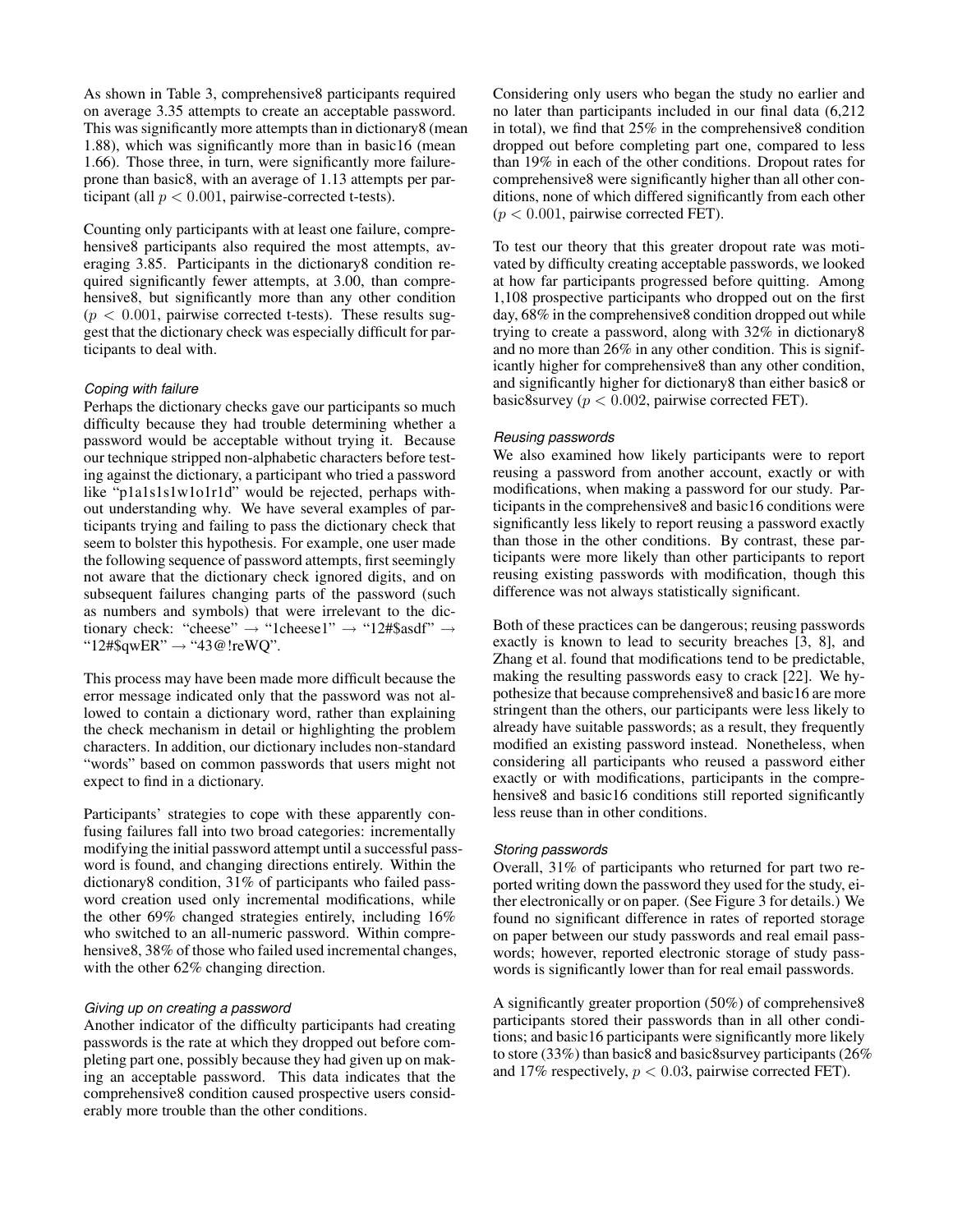

<span id="page-7-0"></span>Figure 3. Percentage of users in each condition who stored their study password, either on paper or electronically. For reference, we also include the percentage of users storing their actual email password.

#### *Remembering passwords*

Overall, 11.1% of participants who returned for part two used the forgotten password email feature, and only 1.6% failed to log in after five attempts and were subsequently shown their password. Participants who did remember their password without being shown required on average 1.22 attempts to log in successfully. We found no significant differences in these rates across conditions, using an ANOVA.

Participants who did not think they would be able to remember their password tended to store it proactively, electronically or on paper. Considering only those participants who did not store their password, 13.0% used the forgotten password feature and 2.1% failed to login in five attempts, compared with 7.1% and 0.4% respectively for those who did store their password. These differences were significant  $(p < 0.001, FET)$ . We found no significant differences in these rates across conditions; however, the fact that users wrote down comprehensive8 and basic16 passwords more frequently than others (as discussed above) suggests that participants perceive these passwords as harder to remember.

This idea is bolstered by results from a Likert question asking participants to respond to the statement "Remembering the password I used for this study was difficult." Thirty-five percent of comprehensive8 respondents agreed or strongly agreed, significantly more than in any other condition ( $p <$ 0.001, pairwise corrected FET). The next most difficult condition was basic16, with 23% reporting that their password was difficult to remember.

Finally, we measured how many attempts participants made to log in before resorting to the forgotten password e-mail feature. On average, participants made only 1.2 attempts, with 39% making zero attempts, suggesting they quickly determined they would not be able to remember. We found no significant difference in this rate across conditions.

## **User Sentiment**

When we asked users their opinions of the password creation process, the results differed sharply by condition. Unsurprisingly, users generally found conditions with stricter requirements more onerous.



<span id="page-7-1"></span>Figure 4. User responses to whether creating a password for this study was annoying or difficult. Answers were reported on a five-point Likert scale, from 1 (strongly agree) to 5 (strongly disagree).

Figure [4](#page-7-1) shows user responses to the statement that creating a password for this study was annoying. User annoyance (agree or strongly agree) was significantly different between each condition (all  $p < 0.02$ , pairwise corrected FET). Responses to the statement "creating a password for this study was difficult" are shown in Figure [4.](#page-7-1) All pairs of conditions differ significantly in difficulty, except the pair of basic8 and basic8survey ( $p < 0.001$ , pairwise corrected FET).

We also considered user perceptions of password strength across conditions. Each participant was asked to agree or disagree with the statement "If my main email account required me to change my password using the same requirements as used in this study, it would make my email account more secure." Significantly more participants in the comprehensive8 condition (67%) agreed or strongly agreed with this statement than in the basic16 condition (57%); those participants in turn perceived added strength significantly more often than participants in the basic8 and dictionary8 conditions (43% and 49%), whose perceptions were also significantly different (all  $p < 0.02$ , pairwise corrected FET). Perceptions of password strength may affect users' willingness to "buy in" to new policies that they find annoying.

## **Ecological Validity**

It is difficult to demonstrate ecological validity in any password study where participants are aware they are creating a password for a study, rather than for an account they value and expect to access repeatedly over time. Ideally, password studies would be conducted by collecting data on real passwords created by real users of a deployed system. However, due to the sensitivity of password data and the difficulty of partitioning real users into experimental conditions with different password-composition policies, it is difficult to collect the data we collected in this study from a deployed system.

We tested two approaches to approximate real-life passwordcomposition scenarios. First, recall that in the basic8survey condition, we asked participants to create a password that they would use to complete follow-up surveys. This condition was designed to give us ecologically valid data on the password behavior users exhibit when they create passwords for low-value accounts they expect to use only on a short-term basis. However, this does not necessarily reflect user behavior when dealing with passwords for high-value accounts or accounts used on a long-term basis. Thus, we designed the other conditions to encourage participants to behave in the way they would when creating a password for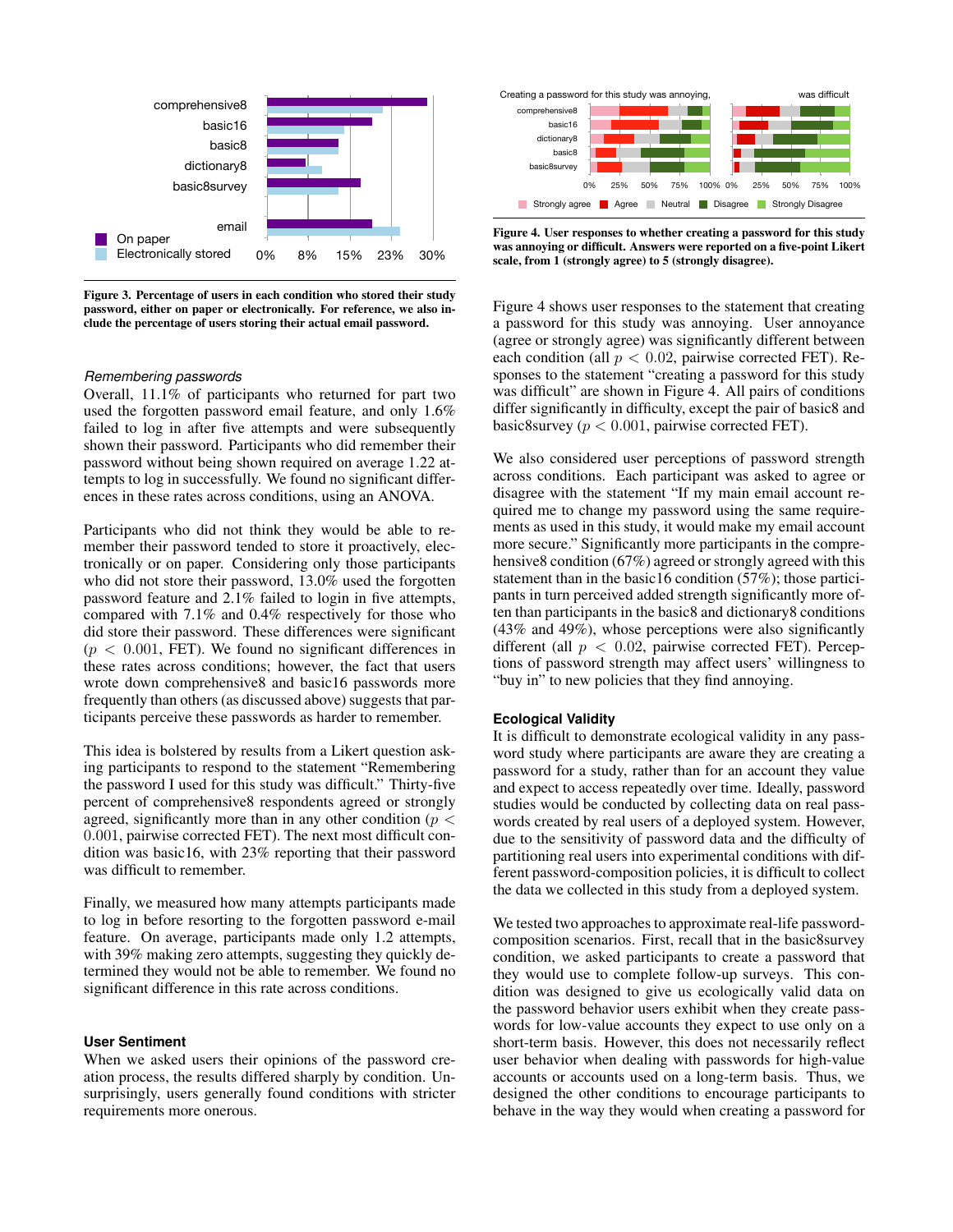one such account (an email account). Two indicators that participants may have answered honestly are that their selfreported password reuse was higher in the basic8survey condition than in the four other conditions, and that the computed entropy of passwords in these four conditions was significantly higher than the entropy of passwords in the basic8survey condition. Both findings are consistent with users picking better passwords to protect a hypothetical email account than to protect a real survey account. Despite this, we cannot conclude that our results completely approximate real-world behavior; because the hypothetical scenario was the same across the four conditions, however, we are confident that our comparisons among conditions are valid.

A further issue is that a significantly larger proportion of comprehensive8 participants than other participants dropped out before completing part one. While this creates a potential for selection bias, we have no evidence to believe one exists. We found no statistically significant difference in demographics between conditions. Furthermore, since entropy is logarithmic and the difference between the entropy of comprehensive8 and the other conditions is large, any bias is unlikely to affect the relative entropy differences we observed between conditions.

## **DISCUSSION**

We have so far presented results that follow immediately from our data. In this section, we weave together results regarding entropy, user behavior, and user sentiment. Although many of these are noteworthy on their own, looking at them together reveals a number of interesting trends. Second, building on that discussion, we summarize the findings that are the main contribution of the paper.

## **Entropy Tradeoffs**

Password-composition policies must strike a balance between maximizing security and minimizing user frustration. Our results indicate that, as might be expected, increases in entropy often correlate with decreases in usability. However, we provide hope for finding a desirable balance; a carefully chosen policy can "buy" as much or more entropy, at a similar or better level of usability, than less optimal policies.

At the low end of the entropy scale, we found that basic8 and dictionary8 do not provide significantly different levels of entropy, although the dictionary check provides extra protection against heuristic cracking. In terms of usability, however, the two conditions have important differences: dictionary8 participants had significantly more difficulty creating a valid password and found the process both more difficult and more annoying. The two conditions are similar, however, with respect to storing and remembering the password, as well as in terms of perceived security. An administrator choosing between these policies will make an explicit tradeoff between added protection from heuristic cracking and increased up-front frustration at creation time.

We also considered two stricter policies: comprehensive8 and basic16. From NIST calculations, we expected these policies to provide similar entropy levels; in reality, however, basic16 provided significantly more entropy. We did not observe a notable difference in resistance to heuristic cracking, but John the Ripper—like other similar tools is optimized for short passwords. As a result, we cannot say confidently how the two conditions compare for cracking protection. In addition to providing more entropy, however, basic16 also proved as or more usable than comprehensive8 on every measure. We found that basic16 is easier to create, reportedly easier to remember, and less likely to be stored than comprehensive8; the two conditions were similarly annoying to participants. As a result, we consider basic16 clearly superior.

We expected, a priori, that our two strictest policies would provide strictly stronger passwords with strictly less usability than our two less demanding policies. In fact, both basic16 and comprehensive8 provide significantly more entropy than basic8 and dictionary8. But while comprehensive8 is worse on every usability measure than either basic8 or dictionary8, basic16 is not. The basic16 condition proved reasonably comparable to dictionary8 in terms of password creation, storage, and reported memorability, although it did perform worse in user sentiment. Overall, therefore, using basic16 rather than dictionary8 provides a strong gain in resistance to brute force attacks at only a small usability cost.

These results reflect the fact that dictionary checks appear to contribute heavily to reducing usability by making password creation difficult. To some extent, this may be a result of our harsh check that uses a cracking dictionary and matches words of any length, rather than ignoring words of less than three or four letters, as may be more typical. We believe, however, that what makes any dictionary check valuable preventing the use of common or predictable letter strings in passwords—also makes it inherently more difficult for users to think of a valid password. An interface that more clearly explains to users why their passwords are being rejected and provides suggestions for avoiding future rejections might help to reduce frustration.

Except in basic8survey, we also noted differences between participants who claimed to have written down their password, and those who claimed they had not: writing down passwords produced, on average, an extra 1.9 bits of entropy (statistically significant across 10 pairs of random samples of 1,224 participants each, Bonferroni corrected  $p < 0.015$ ). This seems to suggest that, when using memorability aids, users produce stronger passwords; and could make the case for encouraging the use of password managers.

All these tradeoffs should be considered within the scope of the conditions we tested; future work testing other minimum lengths and combinations of required character classes might find more subtle variations.

# **Summary of Major Findings**

Among conditions we tested, a 16-character minimum with no additional requirements provides the most entropy while proving more usable on many measures than the strongest alternative. Dictionary checks rule out the majority of pass